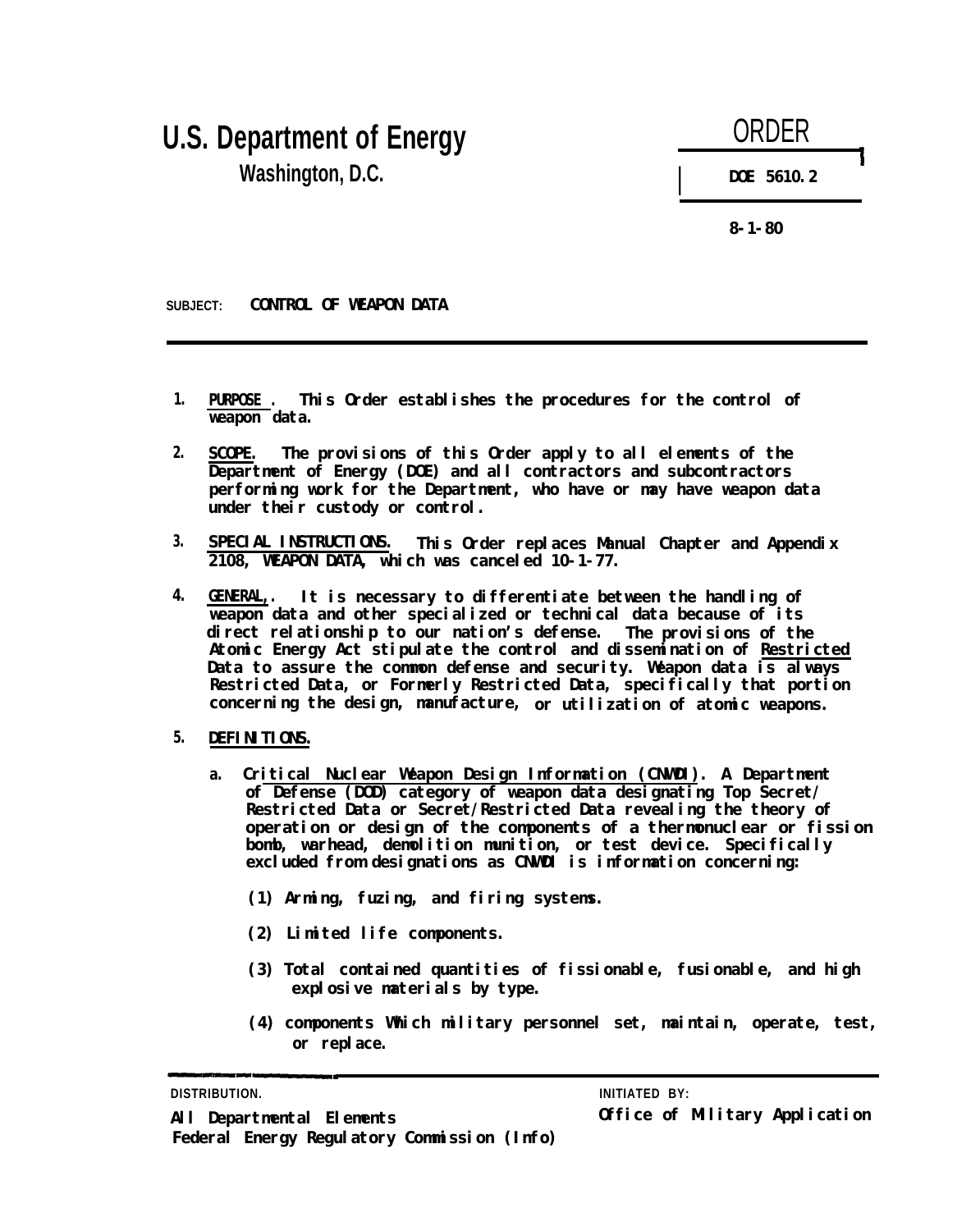- **b. Defense Technical Information Center (DTIC). The central facility of the DOD for secondary distribution of technical reports generated by research, development, test, and evaluation efforts sponsored by the Department of Defense.**
- **c. Document. Any recorded data, regardless of the form, not limited to, but including:**
	- **(1) Handwritten, printed, or typed.**
	- **(2) Painted, drawn, or engraved.**
	- **(3) Magnetically or electromagnetically recorded.**
	- **(4) On paper, plastic, or metal tapes, punched cards, or aperture cards.**
	- **(5) Contained on exposed film, or in photographs.**
	- **(6) Any reproduction of the foregoing.**
- **d. Field of Interest Register. A method used by the Department of Defense to authorize automatic distribution of documents from the Defense Technical Information Center. Access is controlled by subject category and by classification level.**
- **e. Formerly Restricted Data. Classified infomation jointly determined by DOE and DOD to be related primarily to the utilization of atomic weapons, and removed by DOE from the Restricted Data category pursuant to section 142(d) of the Atomic Energy Act.**
- **f. Production Rate or Stockpile Quantity Information. Classified data related to production rates of weapons or weapon components or to** stockpile quantities of weapons or weapon components.
- **g. Restricted Data. That data which is defined in section 11y of the Atomic Energy Act of 1954, as amended, as "all data concerning (1) design, manufacture, or utilization of atomic weapons; (2) the production of special nuclear material; or (3) the use of special nuclear material in the production of energy, but shall not include data declassified or removed from the Restricted Data category pursuant to section 142."**
- **h. Sigma Categories. Restricted Data and/or Formerly Restricted Data in the following categories which concern the design, manufacture, or utilization of atomic weapons, or utilization of atomic weapons or nuclear explosive devices. (See Weapon Data defined on page 4, subparagraph j.)**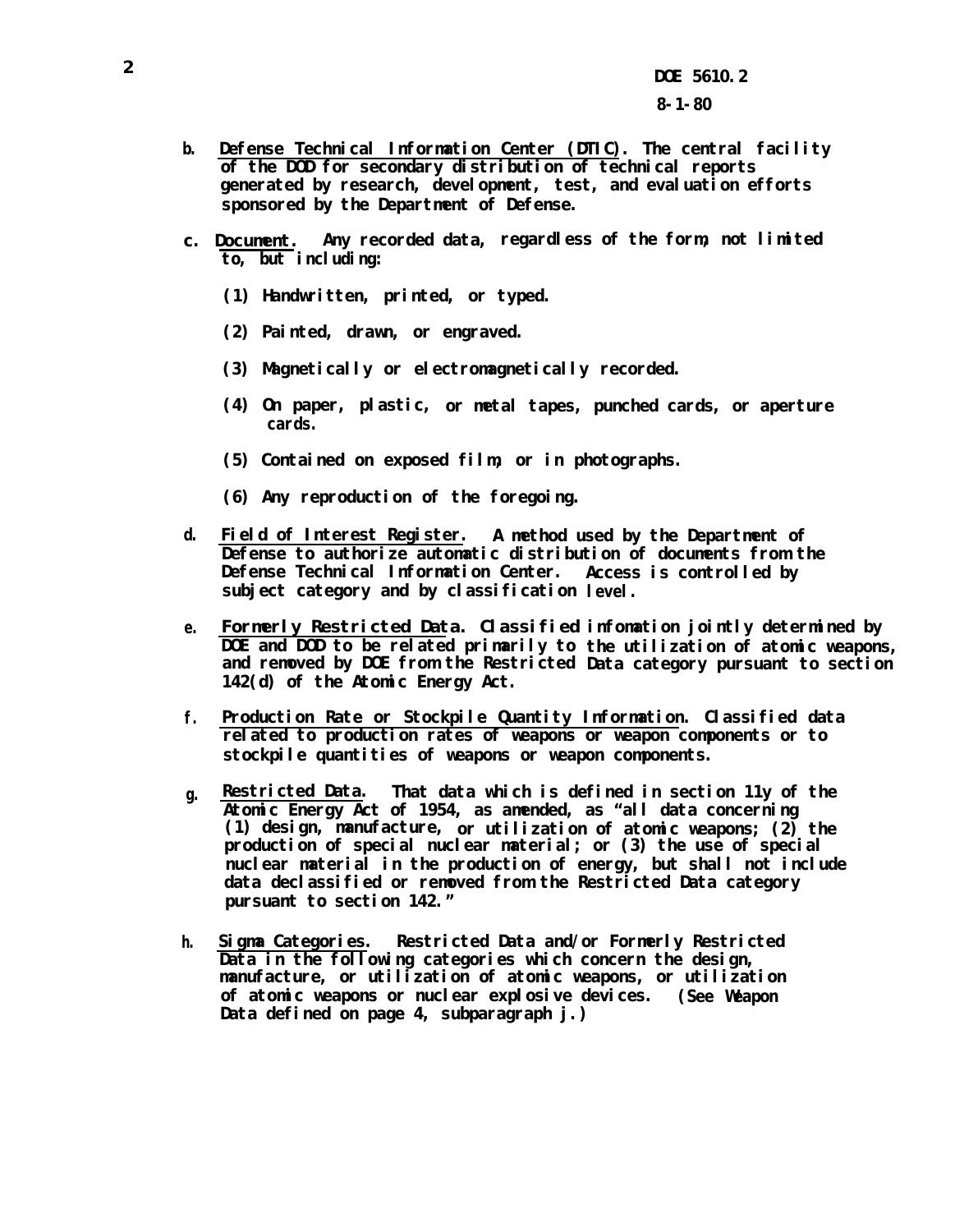- **(1) Sigma 1. Theory of operation (hydrodynamic and nuclear) or complete design of thermonuclear weapons or their unique components.**
- **(2) Sigma 2. Theory of operation or complete design of fission weapons** or their unique components. **explosive system with its detonators and firing unit, pit system, and nuclear initiation system as they pertain to weapon design and theory.**
- **(3) Sigma 3. Manufacturing and utilization information not comprehensively revealing the theory of operation or design of the physics package. Complete design and operation of nonnuclear components but only information as prescribed below for nuclear components. utilization information necessary to support the stockpile to target sequence. Information includes:**
	- **(a) General external weapon configuration, including size, weight, and shape.**
	- **(b)** Environmental behavior, fuzing, ballistics, yields, and **effects.**
	- **(c) Nuclear components or subassemblies which do not reveal theory of operation or significant design features.**
	- **(d) Production and manufacturing techniques relating to nuclear components or subassemblies.**
	- **(e) Anticipated and actual strike operations.**
- **(4) Sigma 4. Information inherent in preshot and postshot activities necessary in the testing of atomic weapons or devices. Specifically excluded are the theory of operation and the design of such items. Information includes:**
	- **(a) Logistics, administration, other agency participation.**
	- **(b) Special construction and equipment.**

**Note: Sigma 1 and Sigma 2 generally, but not completely, equate to the CNWD1 defined on page 1, subparagraph a.**

- **(c) Effects, safety.**
- **(d) Purpose of tests, general nature of nuclear explosive tested including expected or actual yields and conclusions derived from tests not to include design features.**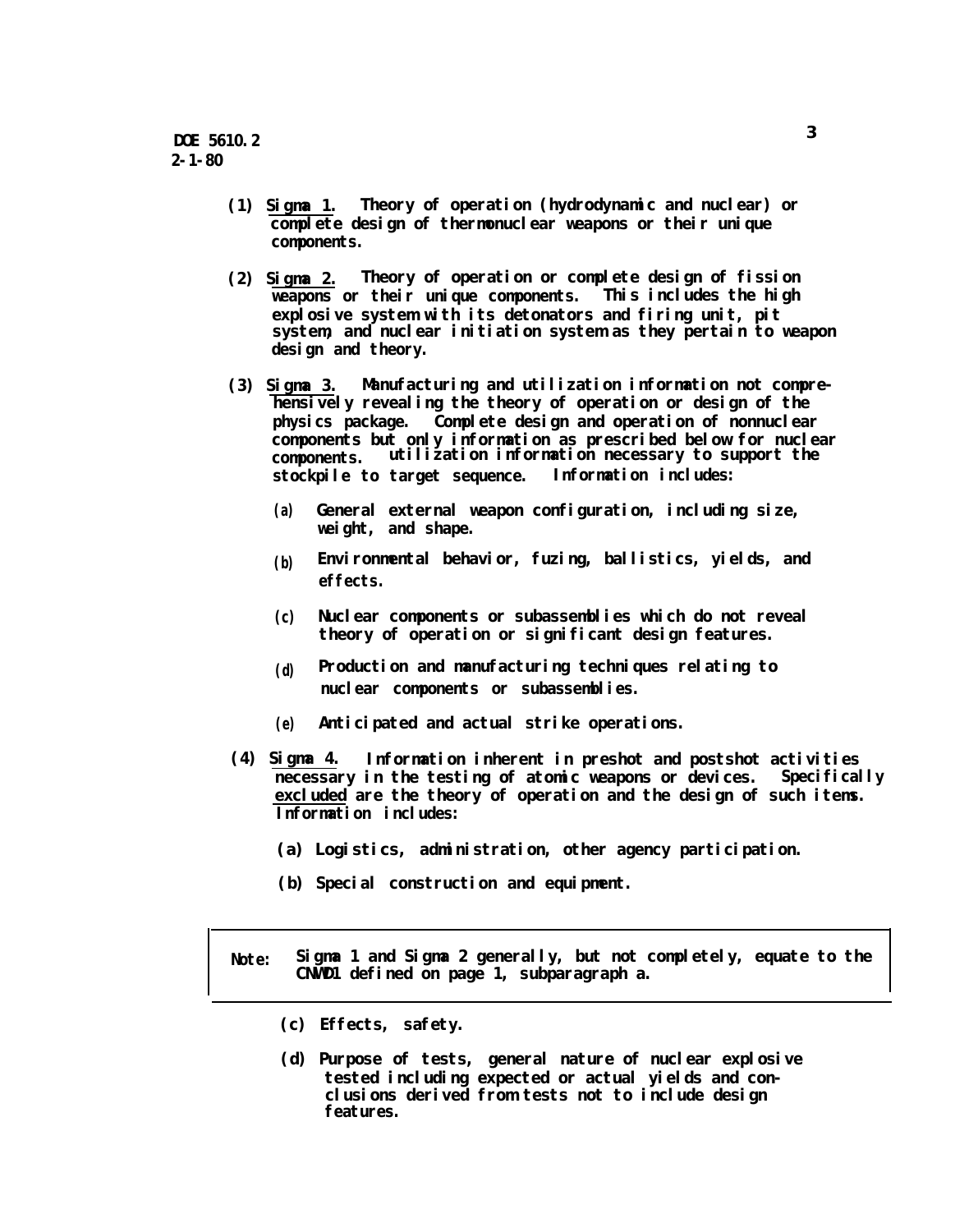- **(5) Sigma 5. Production rate and/or stockpile quantities of nuclear weapons and their components.**
- **(6) Sigma 9. General studies not directly related to the design or performance of specific weapons or weapon systems, e.g., reliability studies, fuzing studies, damage studies, aerodynamic studies, etc.**
- **(7) Sigma 10. Chemistry, metallurgy, and processing of Materials peculiar to the field of atomic weapons or nuclaar explosive devices.**
- **(8) Sigma 11. Information concerning inertial confinement fusion which reveals or is indicative of weapon data.**
- **i. Transfer and Accountability Station. An organizational unit which controls the receipt, transmission, accountability, and disposition of classified reports.**
- **j. Weapon Data. Restricted Data/Formerly Restricted Data concerning the design, manufacture, or Utilization (including theory, development, storage, characteristics, performance, and effects) of atomic weapons or atomic weapon components. This includes information incorporated in or relating to nuclear explosive devices. (See sigma categories defined in pages 2-4, subparagraph h.)**
- **The same as the Transfer/Accountability (T/A) k. Weapon Data Control Point.station or Secret/Restricted Data reports except for special designation as Weapon Data T/A station.**
- **1. Weapon Data Report. A classified document containing weapon data:**
	- **(1) Resulting from a scientific/technical activity or concerning existing or proposed concepts relating to nuclear weapons.**
	- **(2) Normally bound, assigned a unique alphanumeric designator (report number) , and formal in approach.**

**Documents such as technical memorandums, letters, drawings, photographs, charts, drafts, or worksheets containing weapon data are not considered, when standing alone, to be weapon data reports. In questionable cases, the Office of Military Application (DP-20) will decide.**

**d. Weapons Complex. The DOE organizations that design, manufacture, or test nuclear weapons or nuclear weapons components. Included are Office of MilitaryApplication (DP-20) , Albuquerque Operations (ALO), San Francisco Operations (SAM) , Savannah River Operations (SRO) , Nevada Operations (NVO) , Oak Ridge Operations (ORO), their organizations, and their contractors, including subcontractors and suppliers that are concerned with nuclear weapons.**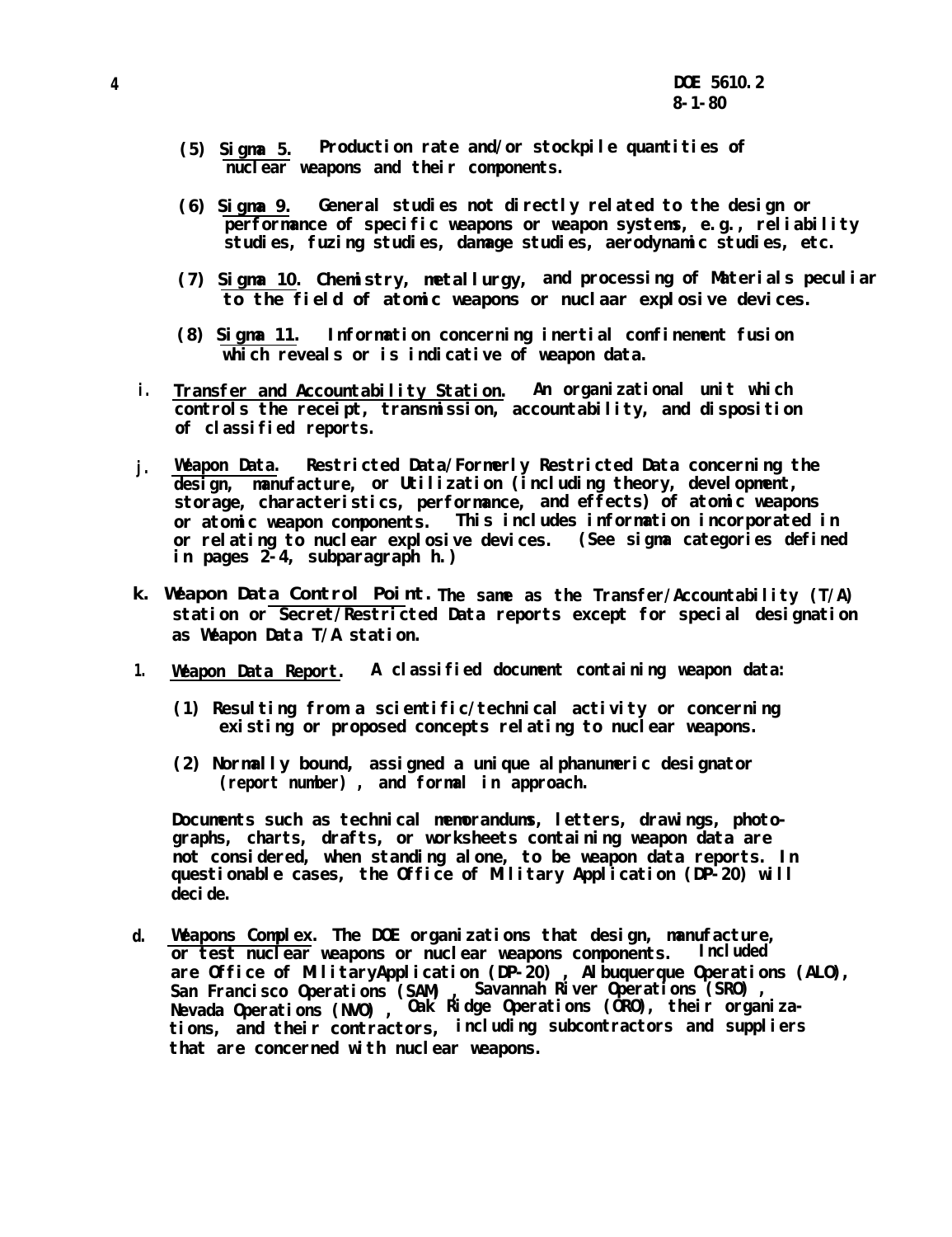**DOE 5610.2 5**

**8-1-80**

- **6. RESPONSIBILITIES AND AUTHORITIES. It is the responsibility of each DOE organization to assure that any weapon data in its custody is disseminated only to individuals with appropriate security clearances and the absolute need for this information in the performance of their official duties, and to establish procedures to achieve this end.**
	- **a. Director of Military Application.**
		- **(1) Controls access to and establishes policy regarding weapon data.**
		- **(2) Authorizes access to weapon data by Headquarters employees and contractors.**
		- **(3) Authorizes DOE and contractors to grant access to weapon data and transmit weapon data documents to:**
			- **(a) Employees of other Government agencies and their contractors.**
			- **(b) Members of the Armed Forces.**
			- **(c) Foreign nationals.**
			- **(d) Members of Congress and congressional committees.**
		- **(4) Approves DOE and contractor requests to the DOE Headquarters Library (Office of Administrative Services)** *to* **obtain individual weapon data reports from DTIC.**
		- **(5) Delegates responsibility to the Managers of Albuquerque, Nevada, Oak Ridge, San Francisco, and Savannah River Operations Offices to grant access to weapon data and to transmit weapon data documents.**
		- **(6) Notify the Director of Safeguards and Security when Secret Sigma 1 or Sigma 2 documents are unaccounted for.**
	- **b. Assistant Secretaries, General Counsel, Assistants to the Secretary Administrators, Directors, Inspector General, Controller.**
		- **(1) Authorize access to weapon data held by their office to DOE employees under their jurisdiction.**
		- **(2) Authorize employees under their jurisdiction to grant access to weapon data and to transmit weapon data documents in their custody, upon approval of the Director of Military Application, after assuring need-to-know, appropriate security clearance of recipient, and appropriate storage facilities to:**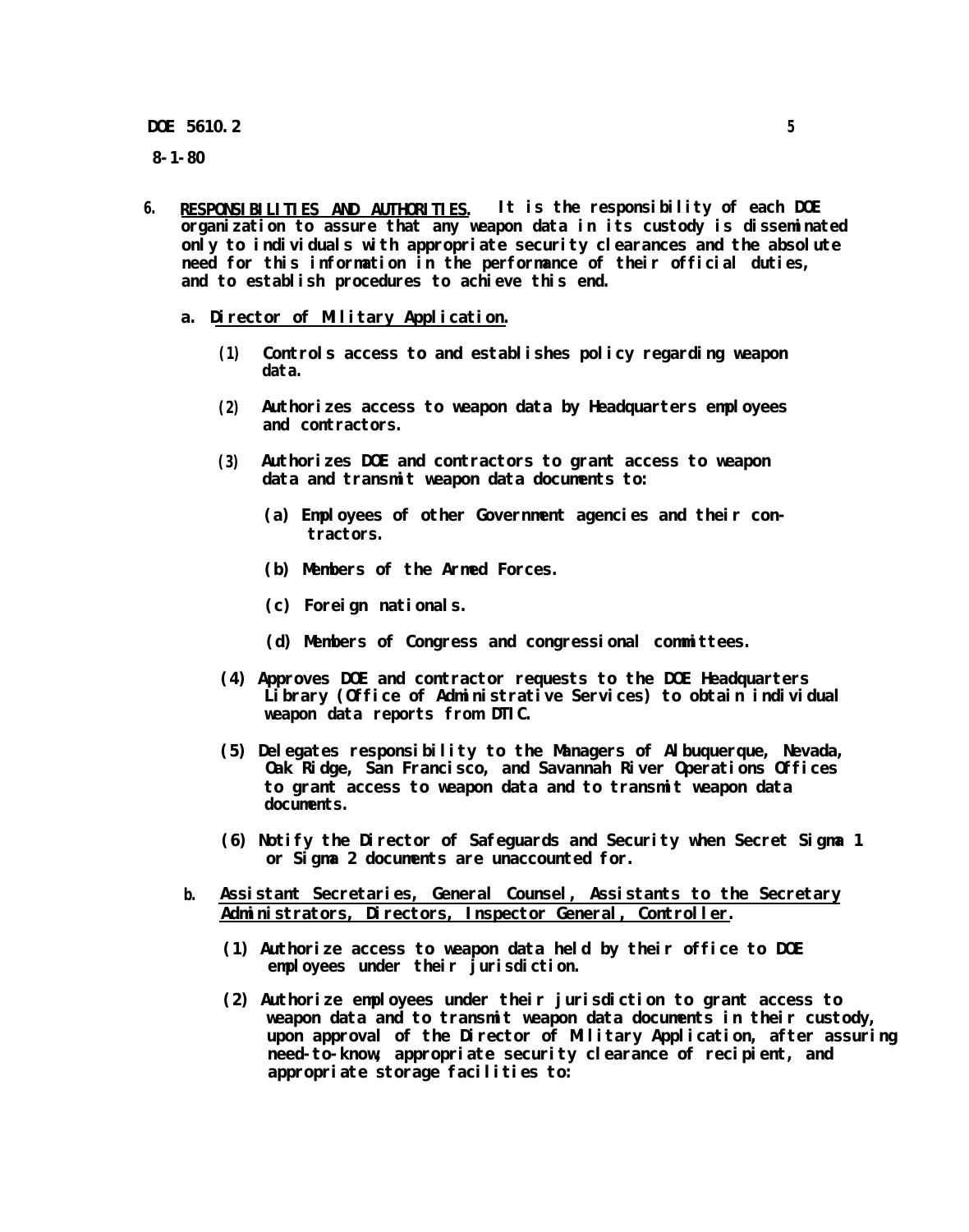- **(a) Employees of Headquarters offices and their contractors.**
- **(b) Employees of DOE field offices and contractors under their jurisdiction.**
- **(c) Employees of other Government agencies and their contractors, members of the Armed Forces, and members of Congress and congressional committees, when delegated that responsibility by the Director of Military Application. (For operations and field offices, unless such responsibility has been delegated, weapon data documents intended for Congress or congressional committees shall be forwarded through the Office of Military Application.)**
- **(3) Channel requests through the Headquarters library for weapon data reports from DTIC. Final approval for circulation lies with the Director of Military Application.**
- **(4) Establish, change the designation of, and eliminate weapon data control points for offices under their jurisdiction.**
- **(5) Assure the review of Top Secret and Secret weapon data documents to be transmitted to the D0D/Armed Forces for CNWDI content and prescribed marking, and determine that recipients are authorized to have access.**
- **(6) Notify the Office of "Military Application and the Office of Safeguards and Security when Secret Sigma 1 or Sigma 2 documents are unaccounted for.**
- **(7) Assure the disposition of weapon data documents on the completion of work requiring access to weapon data or termination of a contract.**
- **c. Managers of Albuquerque, Nevada, Oak Ridge, San Francisco, and Savannah River Operations Offices. In addition to the responsibilities outlined on pages 5 and 6, subparagraphs b(l), (2), and (4)-(7), approve and transmit to the Manager, TIC, Oak Ridge, any request for weapon data reports from DTIC, and requests for the establishment of field-of-interest registers.**
- **d. Manager, Technical Information Center (TIC), Oak Ridge. In addition to the responsibilities outlined on pages 5 and 6, subparagraphs b(1), (2), (4) , (6), and (7) , carries out the following:**
	- **(1) Maintains weapon data reports originated by DOE and contractors.**
	- **(2) Provides abstracting and indexing services covering weapon data reports.**
	- **(3) Maintains a computerized data base of weapon data information for publication in the Abstracts of Weapon Data reports and produces other incarnation products or services as may be approved by the Directcr of Military Application.**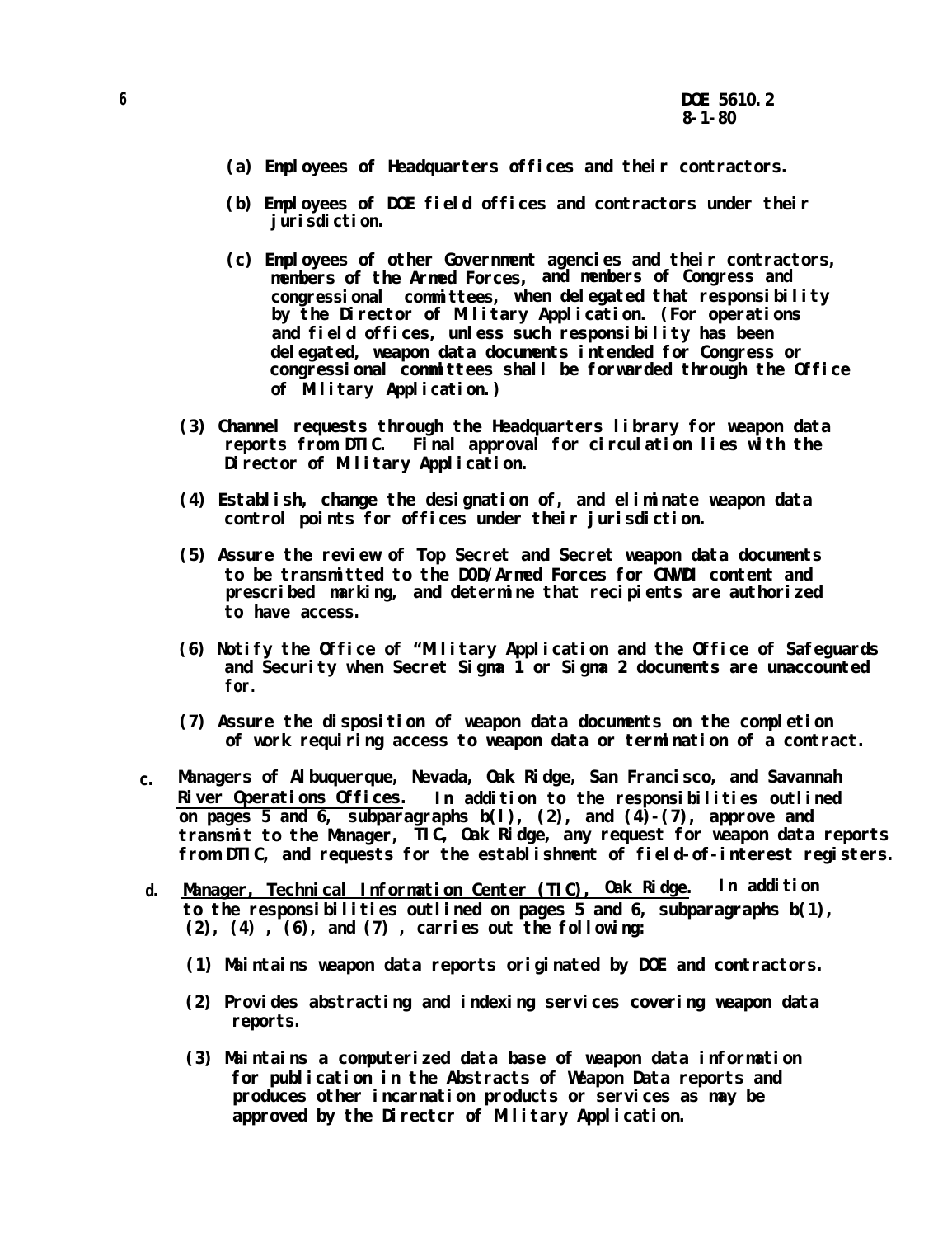- **(4) Coordinates with the Director of Military Application requests from DOE and contractors to establish field-of-interest registers involving access to weapon data reports from DTIC.**
- **(5) With approval from the Director of Military Application, grants access to weapon data and transmits weapon data reports in TIC custody to DOE and contractors.**
- **(6) Transmits weapon data reports i n the custody of TIC to the Headquarters library and DOE Contractors libraries, with appropriate approval .**
- **e. Director of Administrative Services. In addition to the responsibilities outlined on pages 5 and 6, subparagraphs b(l), (2), (4), (6), and (7), and following coordination with the Director of Military Application:**
	- **(1) Arranges with DTIC to obtain weapon data reports for Headquarters personnel authorized to receive such information.**
	- **(2) Establishes a field-of-interest register for weapon data reports** required by Headquarters personnel to be obtained from the DTIC.

#### **7. WEAPON DATA MARKINGS.**

- **a. General Requirements. As with all classified documents, weapon data documents shall be marked to show classification and type of information (Restricted Data or Formerly Restricted Data).**
- **b. Weapon Data Reports shall, in addition to the general requirements, be . marked with the following:**
	- **(1) Nuclear Weapon Data. Sigma . (Sigma to be identified if reports contain information categorized under Sigmas 1, 2, 3, and 11 .)**
	- **(2) CNWDI for Secret and Top Secret reports containing Sigma 1, 2, or 11 to be distributed to the DOD).**
	- **c. Weapon Data Documents Leaving the Weapons Complex. Weapon data documents being sent outside the weapons complex shall bear the marking, NUCLEAR WEAPON DATA, and CNWDI, as appropriate.**
	- **d. Weapon Data Documents issued before the date of this Order need not be marked as set forth above, subparagraph b.**
	- **e. Size and Place of Markings.**
		- **(1) The markings required above, subparagraph b(1), shall be in letters no less than 1/8" in height.**
		- **(2) Marking shall be placed on:**
			- **(a) The title page and front cover.**
			- **(b) The first age of documents possessing no title page or cover.**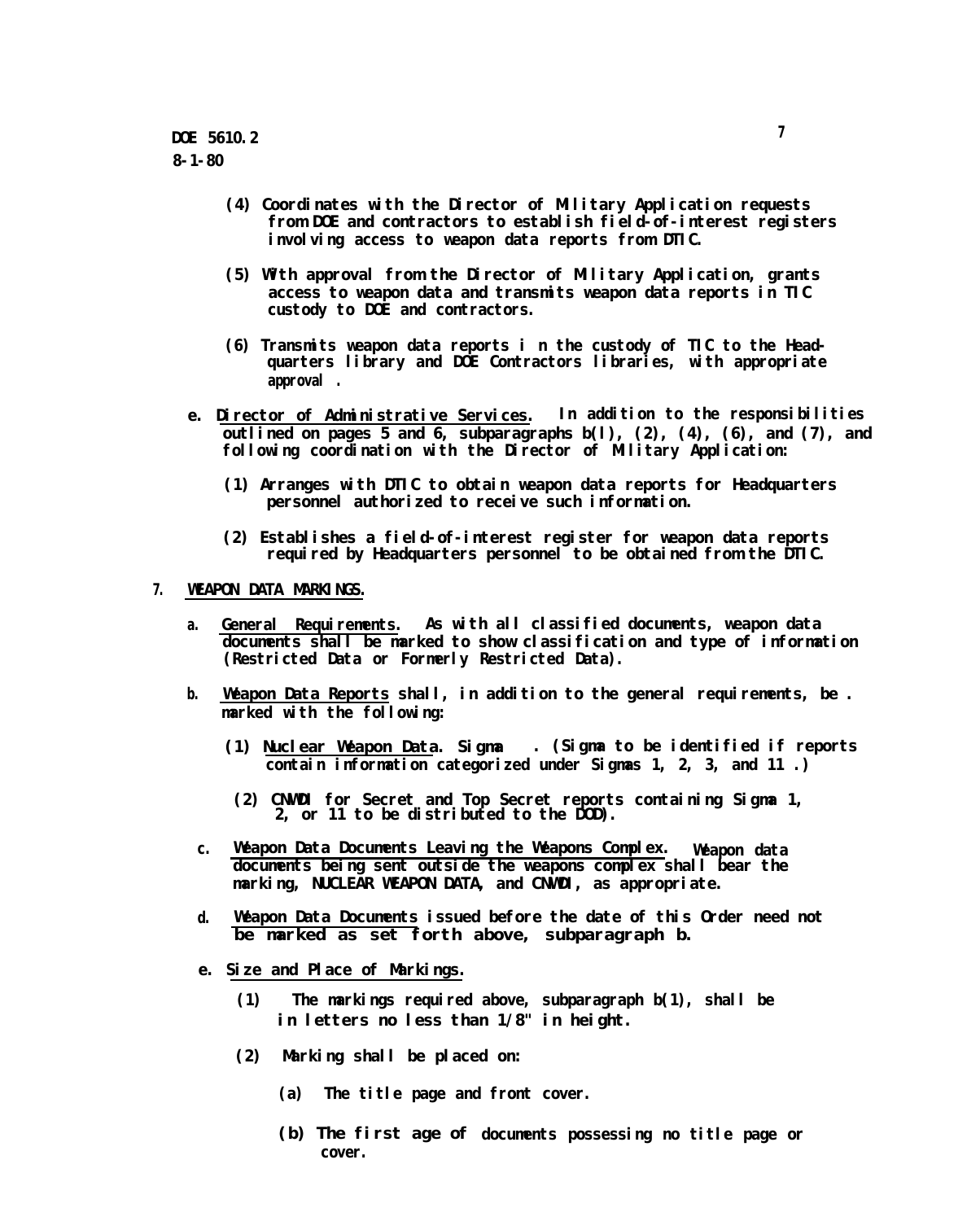- **(c) The leader and beginning of each reel of film containing weapon data.**
- **(d) Punched cards, with the classification usually preprinted.**
- **(e) The reel of each magnetic tape.**
- **(3) The "Critical Nuclear Weapon Design Information" marking shall be placed immediately beneath the "Nuclear Weapon Data" stamp on the face of reports containing CNWDI or in any conspicuous position on the face of other weapon data documents, as required.**
- **(4) The markings required by this Order to identify weapon data shall be placed in proximity to the Restricted Data or Formerly Restricted Data markings,**
- **(5) When space is limited, the words "Weapon Data" or abbreviation "WD" shall be used.**
- **8. ACCOUNTABILITY AND TRANSMISSION OF WEAPON DATA DOCUMENTS.**
	- **a. Accountability. Each weapon data control point shall keep a record of transactions involving Secret weapon data documents under its jurisdiction including origination, receipt, transmission, current custodian, reproduction, change of classification, declassification,** and destruction.
	- **b. Unaccounted for Weapon Data Documents.**
		- **(1) Requirements applicable to unaccounted for classified documents generally are set forth in existing DOE regulations. In subparagraphs (2) and (3) below, additional requirements are delineated as applicable to certain weapon data reports.**
		- **(2) A written report of unaccounted for Secret weapon Data reports containing Sigma 1 or Sigma 2 information shall be transmitted to the Office of Military Application and the office of Safeguards and security or the responsible field security office immediately after the report is discovered to be unaccounted for. Notification may be submitted on DOE Form DP-H179, or contain those items of information enumerated on that form.**
		- **(3) Office of Military Application and the Office of Safeguards and security or the responsible field security office shall be notified on a quarterly basis of any additional developments regarding these unaccounted if a report is subsequently accounted for, the notification shall dtate the circumstances.**
	- **c. Transmission of Weapon Data Reports.**
		- **(1) Weapon data reports shall be transmitted as prescribed for classified documents in existing DOE regulations.**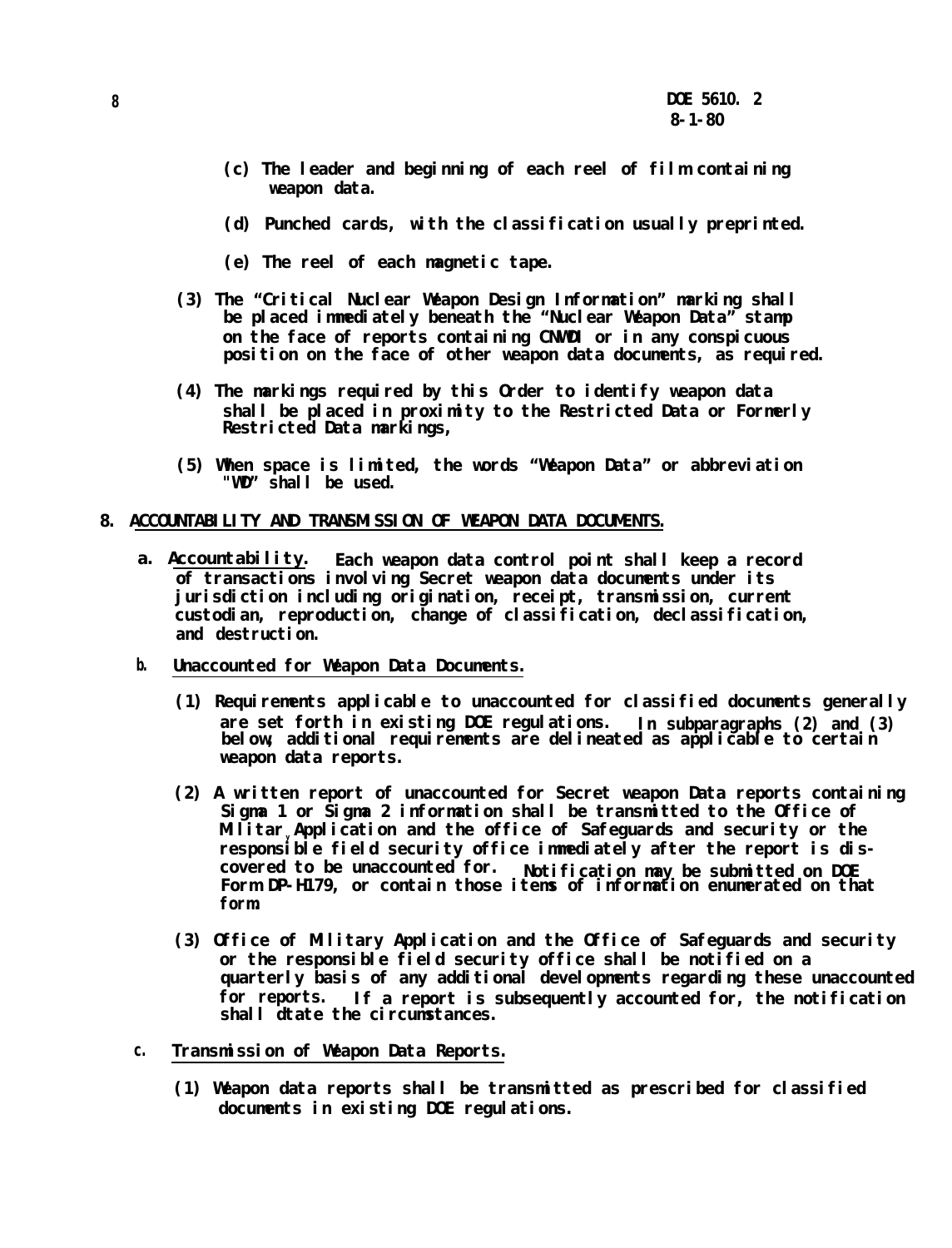- **(2) All weapon data reports, whether or not bearing a report number, shall be transmitted through weapon data control points or subordinate weapon data control points. When-transfers are made to the D0D/Armed Forces or other Government agencies, they shall be forwarded to authorized addressees only. Reports sent to DOD contractors shall be forwarded to certified named individuals only.**
- **(3) Authority to transmit weapon data reports to other Goverment agencies must be obtained from the Director of Military Application, or the Manager of Albuquerque, Nevada, Oak Ridge, San Francisco, or Savannah River Operations Office, when delegated that authority by the Director of Military Application. Records of approval and transmission shall be maintained by the office sending the reports.**
- **(4) Receipts for Secret weapon data reports shall indicate the name of the individual for when the report is intended. DOE Form DP-126, or its equivalent, shall be used for all transfers of custody of Secret weapon data reports. For Top Secret weapon data reports, DOE Form DP-277 shall be used for transmission for all transfers of custody.**
- **(5) All organizations originating and distributing weapon data reports shall obtain reaffirmation annually of the continued need for the distribution outside the DOE weapons complex.**
- **d. Certification.**
	- **(1) A certification for access to weapon data must contain the required information set forth in existing DOE regulations and** be signed by, or in the name of, one of the DOD officials **designated as approving officials. The certification is valid for up to 1 year. Any certification submitted by DOD or members of the Armed Forces must meet the requirements that the recipient is appropriately cleared, has a need-to-know, and possesses approved storage facilities for safeguarding the information.**
	- **(2) When Critical Nuclear Weapon Design Information is requested, the certification shall state that personnel to be furnished this data have been authorized access.**
- **e. Approval of Certification. Tile Director of Military Application shall** approve certifications and the Managers of Albuquerque, Nevada, Oak **Ridge, San Francisco, and Savannah River Operations Offices may also approve such certifications when:**
	- **(1) The responsibility has been delegated by the Director of Military Application, or**
	- **(2) Required in conjunction with work performed under contract with the respective operations office, and the request is within the scope of the work.**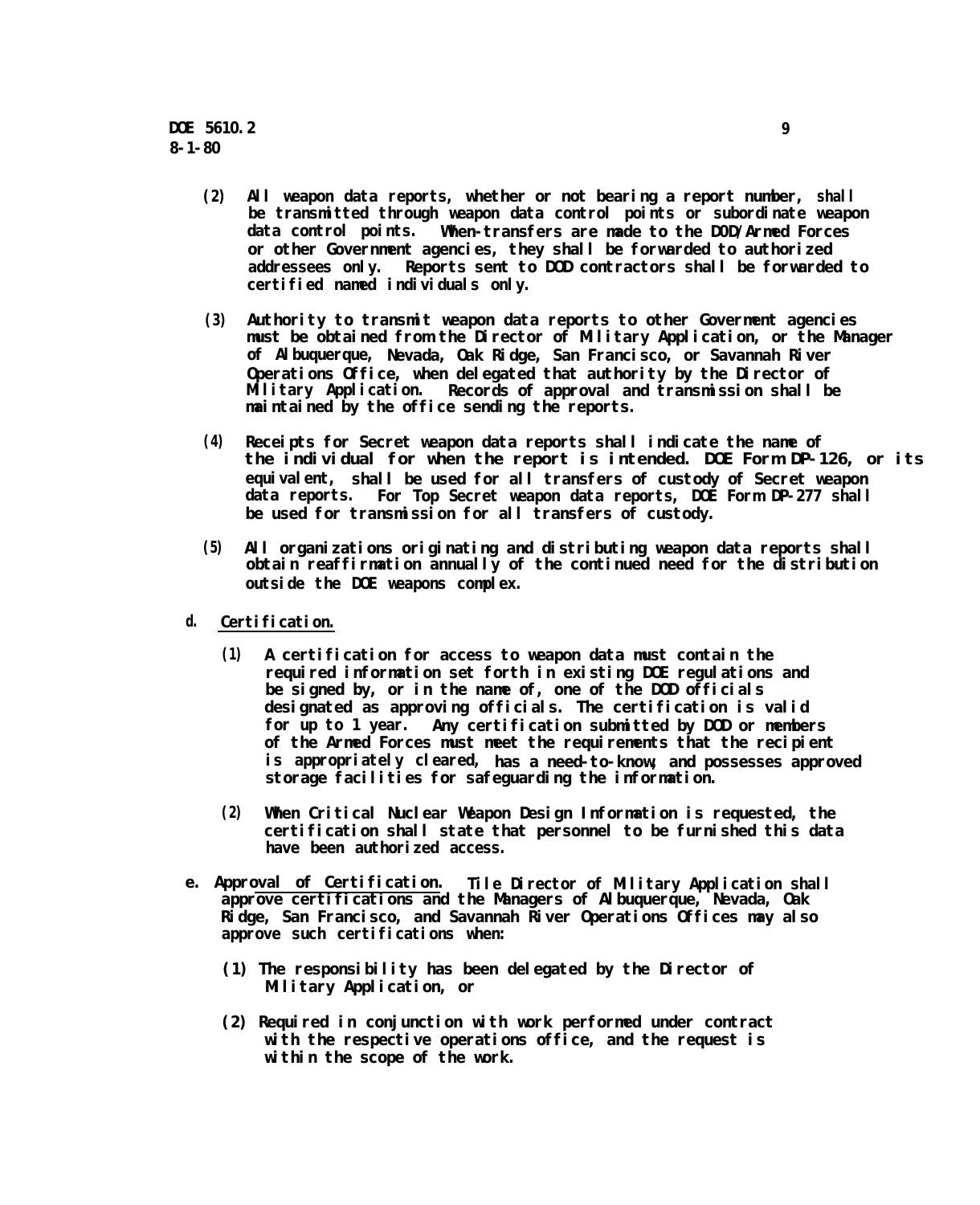- **9. ACTION ON TERMINATION OF CONTRACT OR SUBCONTRACT ACTIVITIES. The manager of a field office or head of a Headquarters office shall require that any organization terminating its contract or subcontract; any contractor or subcontractor completing its performance under a contract or subcontract; or any contractor or subcontractor no longer originating, receiving, or using weapon data documents shall conform to DOE regulations with regard to disposal of their classified holdings and, in addition:**
	- **a. Prior to the termination of the contract or subcontract, notify the Technical Information Center (TIC), at Oak Ridge, and other weapon data control points from which weapon data documents have been received, of the termination, and** that the requirement for weapon data documents no longer exists.
	- **b. Assure that all weapon data documents have been accounted for.**



**William S. Heffelfinger Director of Administration**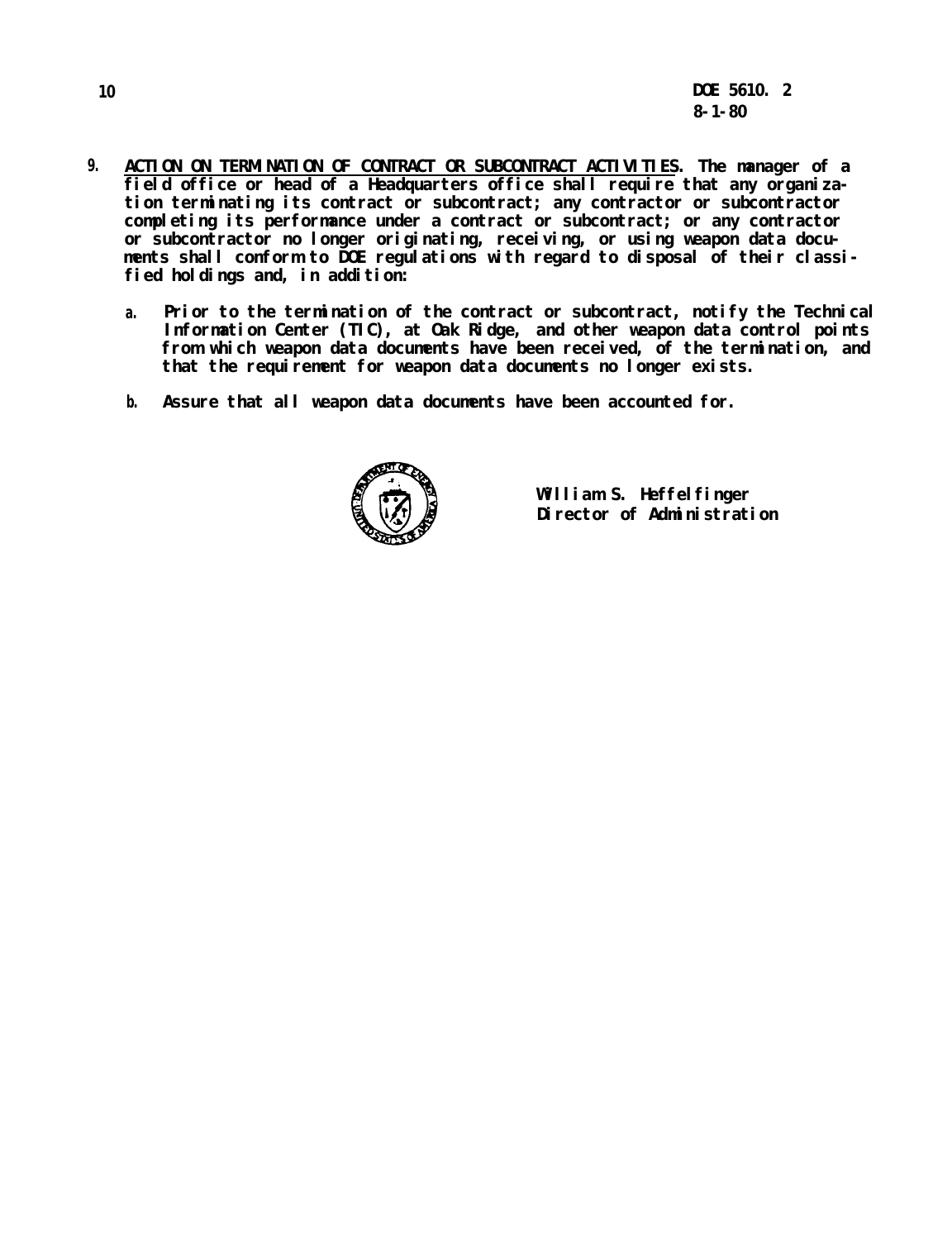# **US. Department of Energy**

Washington, D.C.

# **PAGE CHANGE**

**DOE 5610.2 Chg 1**

**9-2-86**

**SUBJECT: CONTROL OF WEAPON DATA**

- **1. PURPOSE. To transmit revised pages to DOE 5610.2, CONTROL OF WEAPON DATA, of 8-1-80.**
- **2. EXPLANATION OF CHANGE. Two additional Sigma categories have been added to the Definitions" paragraph.**
- **3. FILING INSTRUCTIONS.**

| a. | Remove Page | Dated        | Insert Page | Dated        |
|----|-------------|--------------|-------------|--------------|
|    |             | $8 - 1 - 80$ |             | $8 - 1 - 80$ |
|    |             | $8 - 1 - 80$ |             | $9 - 2 - 86$ |
|    |             |              |             | 8-1-80       |

**b. After filing the attached pages, this transmittal may be discarded. BY ORDER OF THE SECRETARY OF ENERGY:**



**HARRY L. PEEBLES Director of Administration**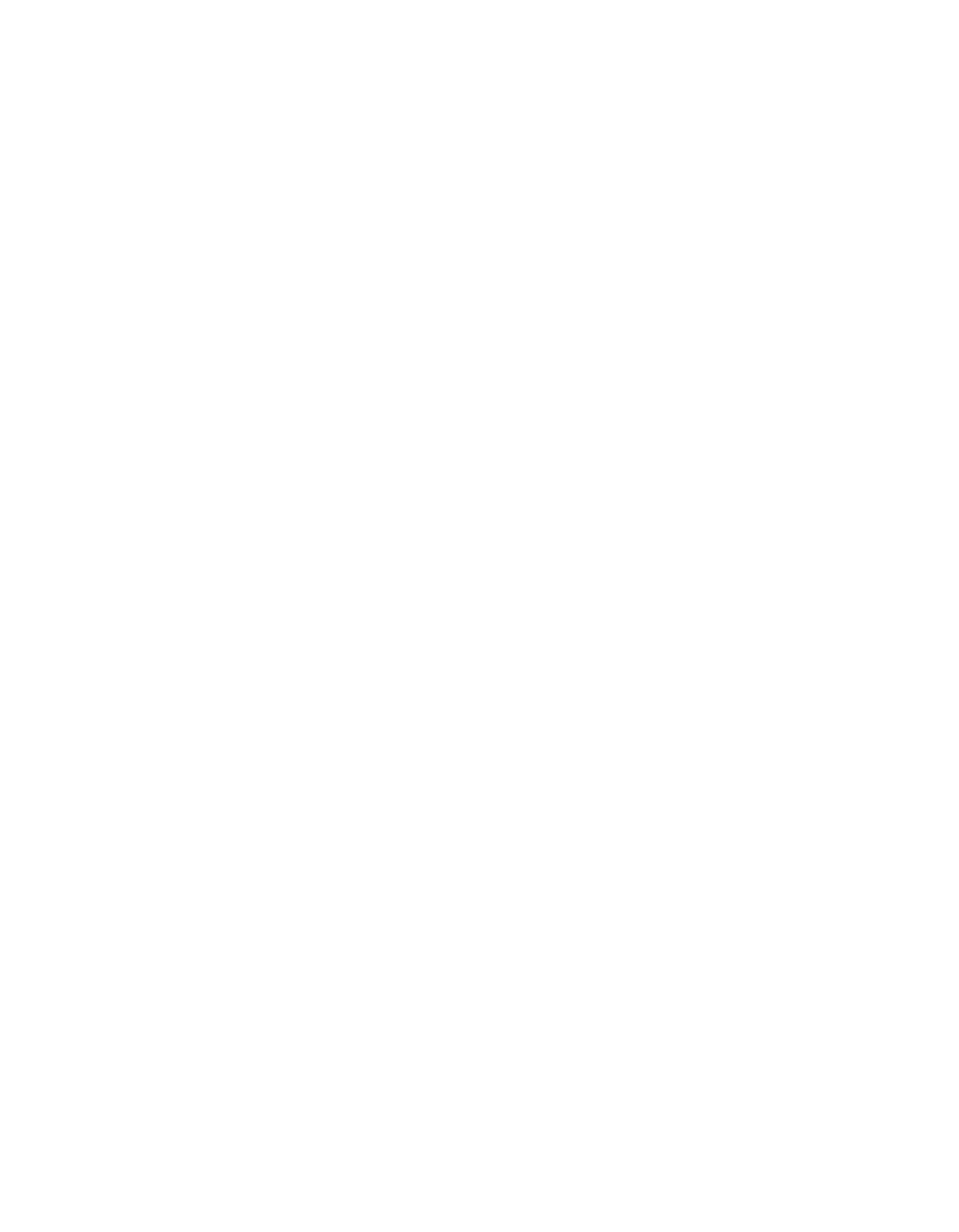- **(1) Sigma 1. Theory of operation (hydrodynamic and nuclear) or complete design of thermonuclear weapons or their unique components.**
- **(2) Sigma 2. Theory of operation or complete design of fission weapons or their unique components. This includes the high explosive system with its detonators and firing unit, pit system, and nuclear initiation system as they pertain to weapon design and theory.**
- **Manufacturing and utilization information not comprehensively revealing the theory of operation or design of the physics package. Complete design and operation of nonnuclear components but only information as prescribed below for nuclear components. Utilization information necessary to support the stockpile to target sequence. Information includes: (3)**
	- **(a) General external weapon configuration, including size, weight, and shape.**
	- **(b) Environmental behavior, fuzing, ballistics, yields, and effects.**
	- **(c) Nuclear components or subassemblies which do not reveal theory of operation or significant design features.**
	- **(d) Production and manufacturing techniques relating to. nuclear components or subassemblies.**
	- **(e) Anticipated and actual strike operations.**
- **(4) Sigma 4. Information inherent in preshot and postshot activities necessary in the testing of atomic weapons or devices. Specifically excluded are the theory of operation and the design of such items. Information includes:**
	- **(a) Logistics, administration, other agency participation.**
	- **(b) Special construction and equipment.**
- **Note: Sigma 1 and Sigma 2 generally, but not completely, equate to the CNWDI defined on page 1, subparagraph a.**
	- **(c) Effects, safety.**
	- **(d) Purpose of tests, general nature of nuclear explosive tested including expected or actual yields and conclusions derived from tests not to include design features.**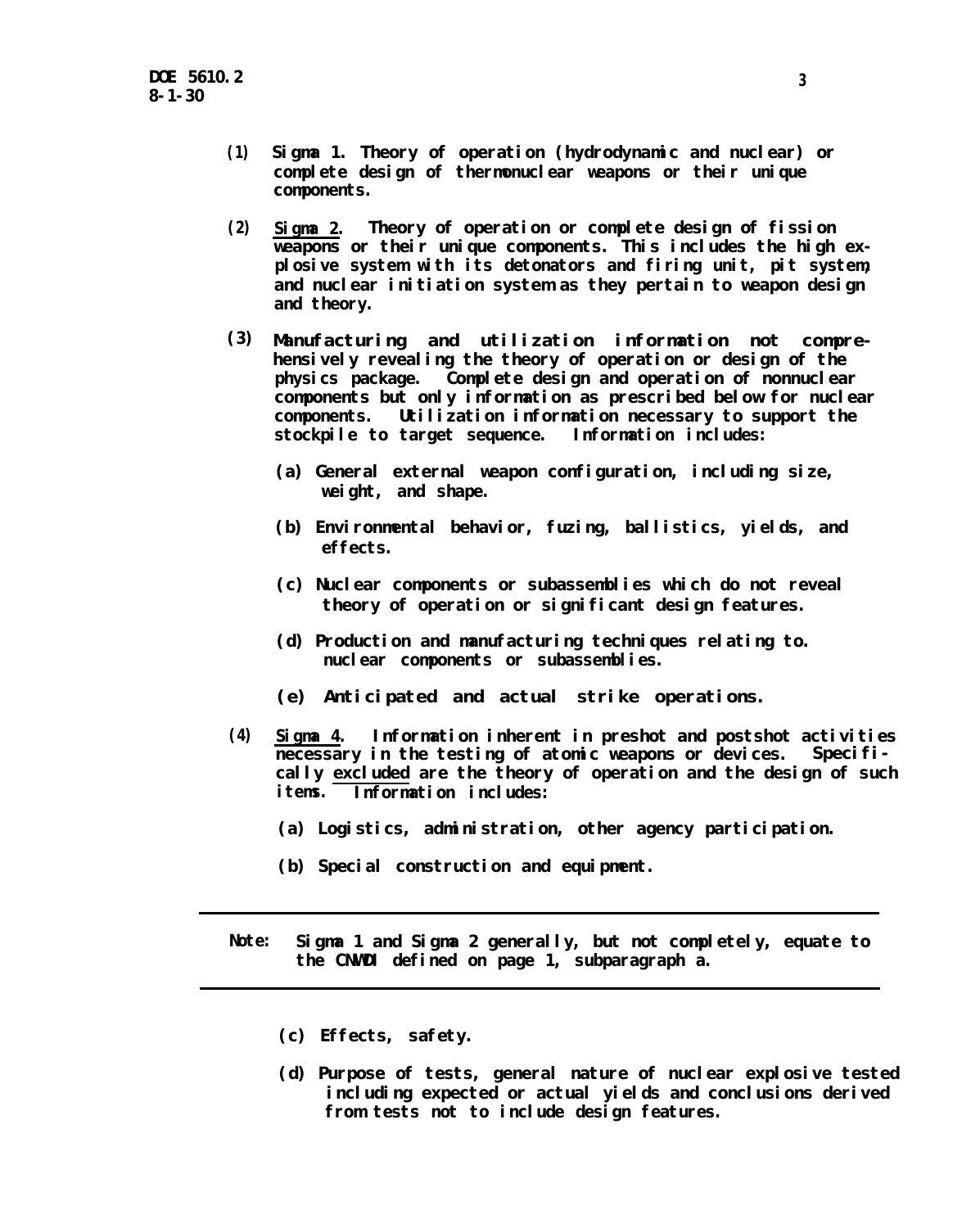- **(5) Sigma 5. Production rate and/or stockpile quantities of nuclear weapons and their components.**
- **(6) Sigma 9. General studies not directly related to the design or performance of specific weapons or weapon systems, e.g., reliability studies, fuzing studies, damage studies, aerodynamic studies, etc.**
- **(7) Sigma 10, Chemistry, metallurgy, and processing of materials peculiar to the field of atomic weapons or nuclear explosive** devi ces.
- **(8) Sigma 11. Information concerning inertial confinement fusion which reveals or is indicative of weapon data.**
- **(9) Sigma 12. Complete theory of operation, complete design, or partial design information revealing either sensitive design features or how the energy conversion takes place for the nuclear energy converter, energy director or other nuclear directed energy weapon systems or components outside the envelope of the nuclear source but within the envelope of the nuclear directed energy weapon.**
- **Note: Theory of operation or complete design information for a nuclear di rected energy weapon requires access to Sigmas 1, 2, and 12 access to granted Sigmas 3 and 13, as appropriate. information. Cleared persons not requiring Sigmas 1, 2, or 12 information will normally be**
- **(10) Manufacturing and utilization information and output characteristics for nuclear energy converters, directors or other nuclear directed energy weapon systems or components outside the** envel ope of the nuclear source, not comprehensively revealing the **theory of operation, sensitive design features of the nuclear directed energy weapon or how the energy conversion takes place. Information includes:**
	- **(a) General, external weapon configuration and weapon environmental behavior characteristics, yields, and effects.**
	- **(b) Component or subassembly design that does not reveal theory of operation or sensitive design features of nuclear directed energy weapons categorized as Sigmas 1, 2, or 12.**
	- **(c) production and manufacturing techniques for components or subassemblies of nuclear directed energy weapons that do not reveal information categorized as Sigmas 1, 2, or 12.**